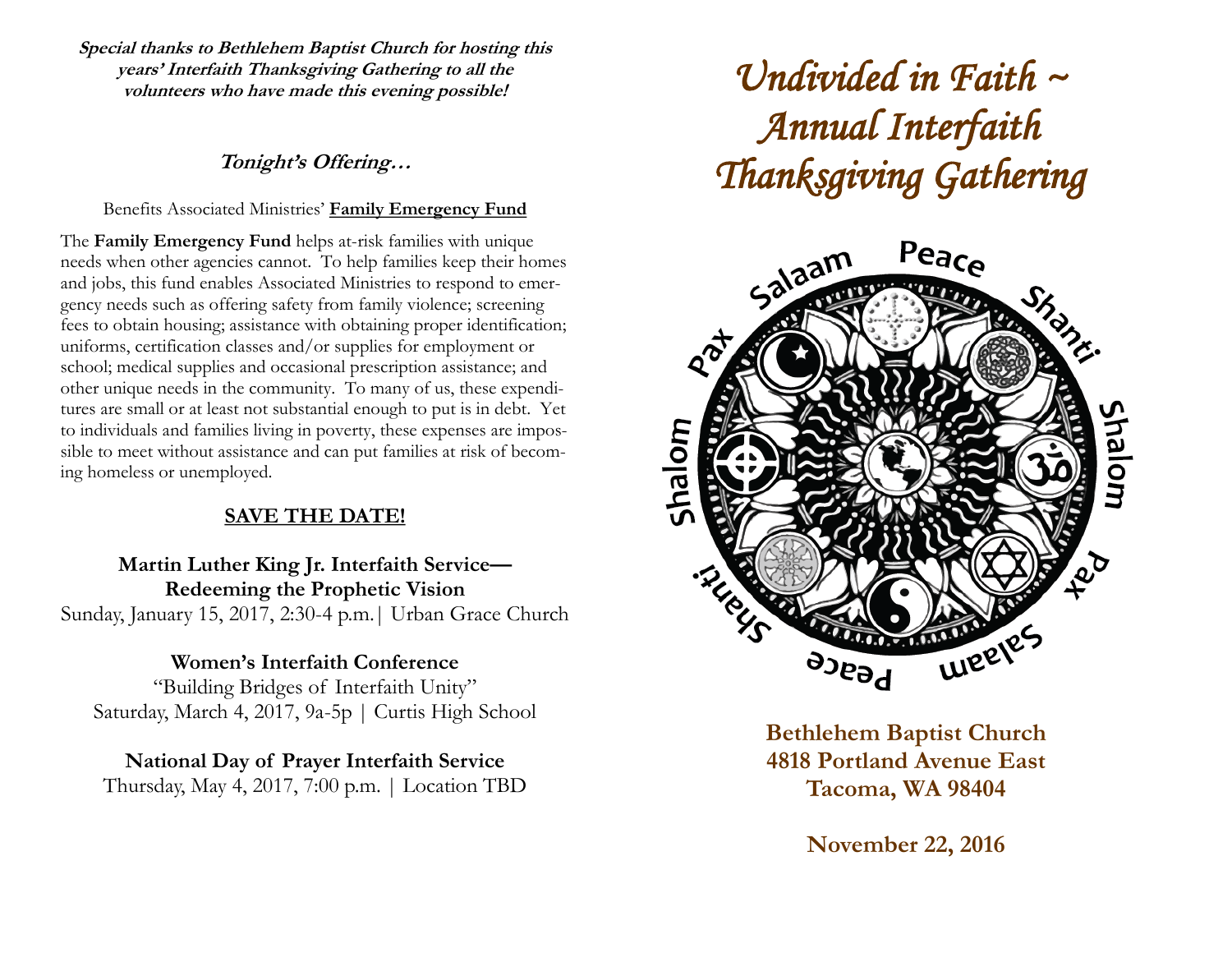| <b>Order of Gathering</b>  |                                                                                              | <b>Procession of Light</b><br>Each faith tradition present is represented by a member of their faith                                                                                                                         |  |
|----------------------------|----------------------------------------------------------------------------------------------|------------------------------------------------------------------------------------------------------------------------------------------------------------------------------------------------------------------------------|--|
| Welcome Music              |                                                                                              | tradition, being a bearer of light, representing harmony, hope and<br>thanksgiving.                                                                                                                                          |  |
| Welcome                    | Rev. Dr. Eric Jackson<br>Bethlehem Baptist Church                                            | <b>Prayer-Khatum (Sufi Tradition)</b><br>O Thou, Who art the Perfection of Love, Harmony and Beauty.<br>The Lord of Heaven and earth,<br>Open our hearts that we may hear Thy Voice,<br>which constantly cometh from within; |  |
| Page 3                     | Opening Song (All) "Reach Out and Touch (Somebody's Hand)"<br>Led by Bethlehem Baptist Choir |                                                                                                                                                                                                                              |  |
| <b>Procession of Light</b> |                                                                                              | Disclose to us Thy Divine Light,<br>which is hidden in our souls,<br>that we may know and understand life better;<br>Most Merciful and Compassionate God,                                                                    |  |
| Prayer                     | Rabbi Bruce Kadden<br>Temple Beth El                                                         | Give us Thy great Goodness;<br>Teach us Thy loving forgiveness;<br>Raise us above the distinctions and differences which divide us;                                                                                          |  |
| Prayer                     | Fr. Jerry Burns<br>St. Andrew's Catholic Parish                                              | Send us the peace of Thy Divine Spirit,<br>And unite us all in Thy Perfect Being.<br>Amen                                                                                                                                    |  |
| "Feel the Blessing"        | Center for Spiritual Living<br><b>CSL Ensemble</b>                                           | All Sing:<br>Send us the peace of Thy Divine Spirit<br>and Unite us all, Unite us all                                                                                                                                        |  |
| Reading/Chant              | Rev. Kojo Kakihara<br>Tacoma Buddhist Temple                                                 | In thy perfect being. Amin Amin (which is Arabic for Amen).                                                                                                                                                                  |  |
| Reading/Prayer             | Ziad Abusamah<br>Islamic Center of Tacoma                                                    |                                                                                                                                                                                                                              |  |
| Offering                   | Michael Yoder<br><b>Executive Director, Associated Ministries</b>                            |                                                                                                                                                                                                                              |  |
| Song                       | <b>Traditional Gospel Song</b><br>Bethlehem Baptist Choir                                    | 6                                                                                                                                                                                                                            |  |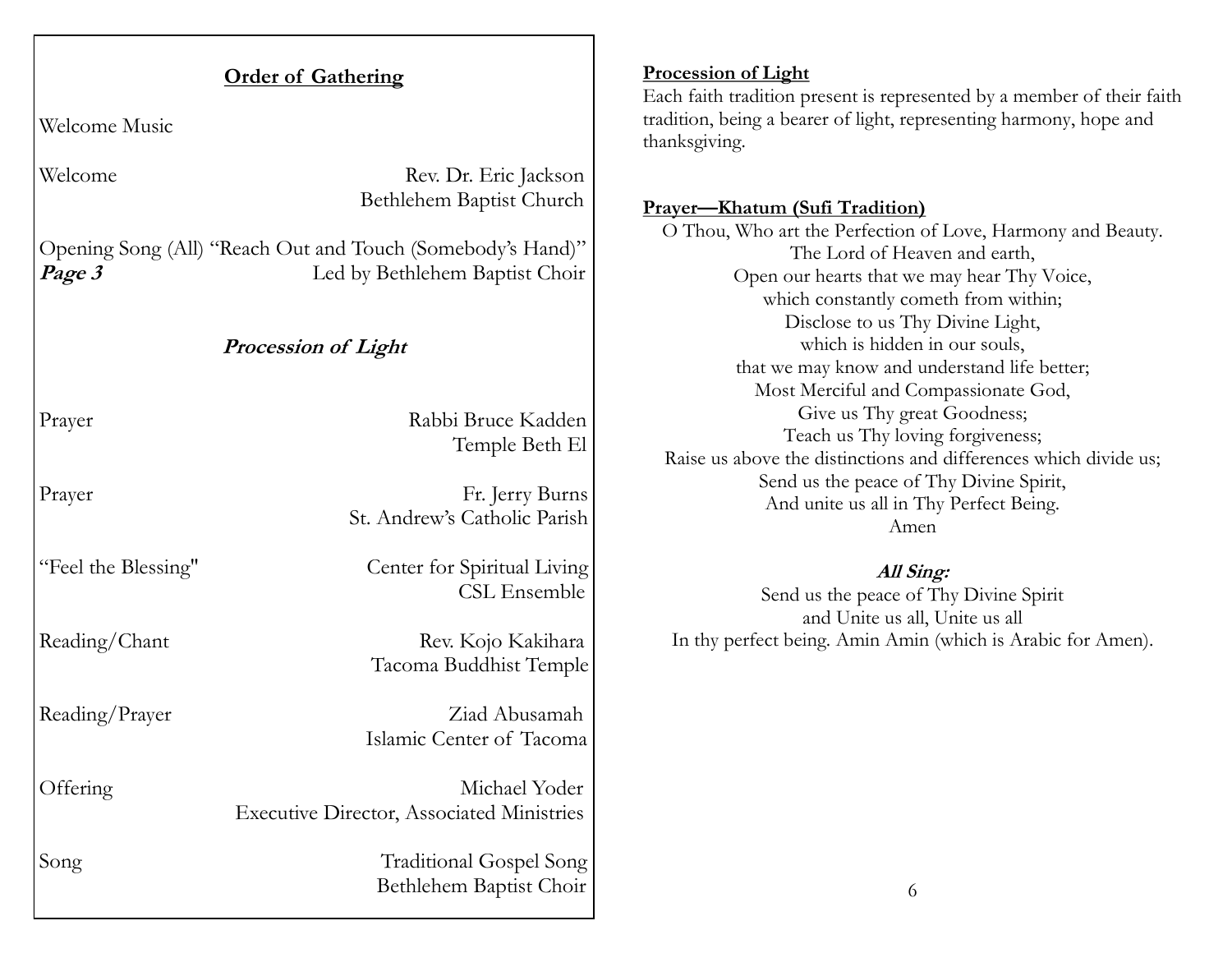# **Musical Talent**

"Reach Out and Touch" by Nickolas Ashford/Valerie Simpson Bethlehem Baptist Choir Soloist: Elaine Patterson Led by Tracie Davis

"Feel the Blessing" by Michael Stillwater Center for Spiritual Living Ensemble Led by Mario Lorenz

Traditional Gospel Song Bethlehem Baptist Choir Led by Tracie Davis

"Precious Lord" by Thomas Dorsey, arrangement by Jack Schrader La Voz de Paz Interfaith Choir Led by Karla Jo Tupper

"I Need You to Survive" by David Frazier Bethlehem Baptist Choir

"We Are Marching (Siyahamba/Caminando)" African Spiritual Thanksgiving Interfaith Choir Led by Karla Jo Tupper

\*\*\*\*\*\*\*\*\*\*\*\*\*\*\*\*\*\*\*\*\*\*\*\*\*\*\*\*\*\*\*\*\*\*\*\*\*\*\*\*\*\*\*\*\*\*\*\*\*\*\*\*\*\*\*\*\*\*\*\*\*\*\* Thank you to the Planning Committee! Rev. Dr. Eric Jackson, Bethlehem Baptist Church Tracie Davis, Bethlehem Baptist Church Rev. Linda Hart, Tahoma Unitarian Universalist Congregation Rev. Kojo Kakihara, Tacoma Buddhist Temple Momo Moussa, Islamic Center of Tacoma Karla Jo Tupper, Baha'i's of Pierce County-Peninsula Fr. Martin Yabroff, St. Andrew's Episcopal Church Mike Yoder Associated Ministries Sandy Windley, Associated Ministries

5

### **Order of Gathering, con't.**

Prayer Andi Perrycook Baha'i Faith

Prayer "Khatum" Rev. Farishta Lindsay **Page 6** Sufi Ruhaniat International

"Precious Lord" La Voz de Paz Interfaith Choir

Song (All) "I Need You to Survive" **Page 4** Led by Bethlehem Baptist Choir

Closing Prayer & Benediction Rev. Linda Hart Tahoma Unitarian Universalist Congregation

Closing Song "We Are Marching (Siyahamba/Caminando)" **Page 4** Thanksgiving Interfaith Choir

> Join us for a reception immediately following in Bethlehem's Fireside Room!



 $\mathcal{D}_{\mathcal{L}}$ 

As a courtesy to one another, please POWER OFF all cell phones Additionally, to hold the sacred space we share, we ask that there be no applause during the service. Thank you!